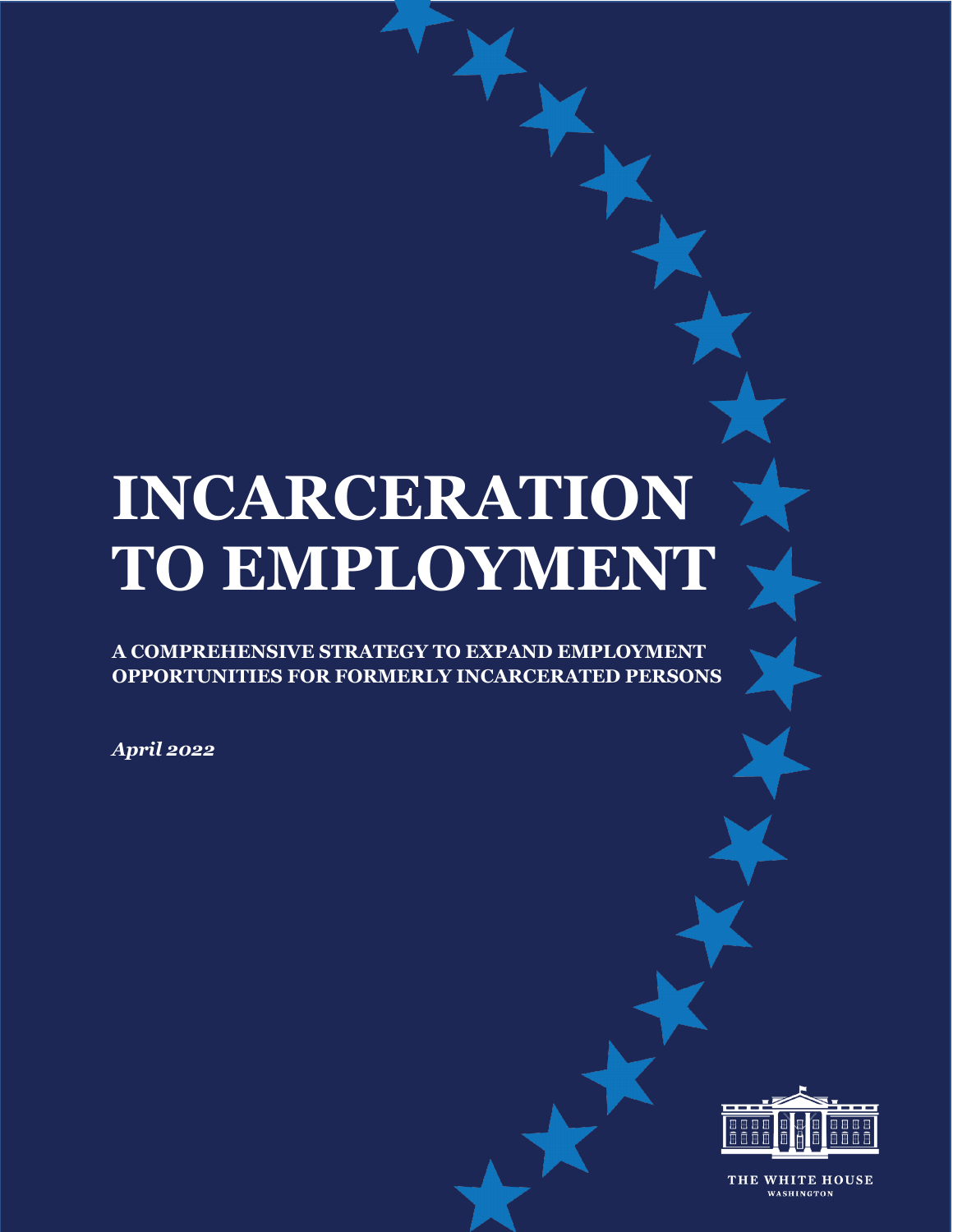

# **Incarceration to Employment**

## *A Comprehensive Strategy to Expand Employment Opportunities for Formerly Incarcerated Persons*

**Today**, the Biden-Harris Administration is advancing a comprehensive, inclusive strategy along with concrete agency actions in support of that vision—to help formerly incarcerated persons transition from **Incarceration to Employment**, so we can break the cycle of recidivism and make our communities safer. This strategy focuses on individualized pre-release education, skill-building, reentry planning, skills-based job attainment, post-release employment, and supportive services, including housing, healthcare, transportation, and subsistence benefits—all of which enhance stability and successful reentry outcomes. It requires strong relationships and coordination among correctional agencies and facilities, community-based organizations that provide reentry services and/or workforce training, intermediary organizations that manage a network of reentry organizations, and employers to support the success of returning community members, as well as coordination among the local, state, territorial, tribal, and federal agencies that fund or oversee such efforts.

Every yea[r more than 600,000 people](https://aspe.hhs.gov/topics/human-services/incarceration-reentry-0) are released from incarceration—and for many, it can be an uphill battle to return and reintegrate into communities. A [good job](https://www.hamiltonproject.org/assets/files/increasing_employment_individuals_criminal_records.PDF) and [supportive services](https://www.brookings.edu/research/a-better-path-forward-for-criminal-justice-prisoner-reentry/) are not only critical to successful reentry for formerly incarcerated persons, but also to promoting [public safety](https://www.sciencedirect.com/science/article/abs/pii/S0047272716302067?via%3Dihub) and improving economic well-being in American communities. Alongside investments in community-oriented law enforcement, and fighting gun trafficking—among other measures—steps to reduce recidivism are a key element of President Biden's plan to fight gun trafficking. Yet securing stable employment is among the most significant challenges formerly incarcerated persons face. Unnecessary barriers to opportunity also harm employers who stand to benefit from the inclusion of these skilled and dedicated community members in the labor force – an especially salient concern in light of today's heightened demand for workers.

According to a 2018 study, formerly incarcerated persons have [a 27 percent](https://www.prisonpolicy.org/reports/outofwork.html)  [unemployment rate,](https://www.prisonpolicy.org/reports/outofwork.html) exponentially higher than the overall United States unemployment rate. Not only does high unemployment impede successful reentry, it also increases the chances of recidivism. Further, combined with undue disparities in the criminal justice system, these barriers leave people of color, LGBTQI+, veterans, and people with disabilities disproportionately locked out of gainful employment after release.

The cost of formerly incarcerated persons' unemployment is keenly felt by their families, as the lack of earnings impact their ability to cover basic costs like childcare, transportation, and housing, and can perpetuate or exacerbate household poverty. These employment barriers are also harmful to the national economy. According to a 201[6 estimate,](https://cepr.net/images/stories/reports/employment-prisoners-felonies-2016-06.pdf) the United States annual Gross Domestic Product was reduced \$78-87 billion due to the exclusion of people with felony convictions from the workforce. When accounting for the exclusion from entrepreneurial opportunities and the exclusion of those with misdemeanor convictions, the impact to GDP is likely to be higher.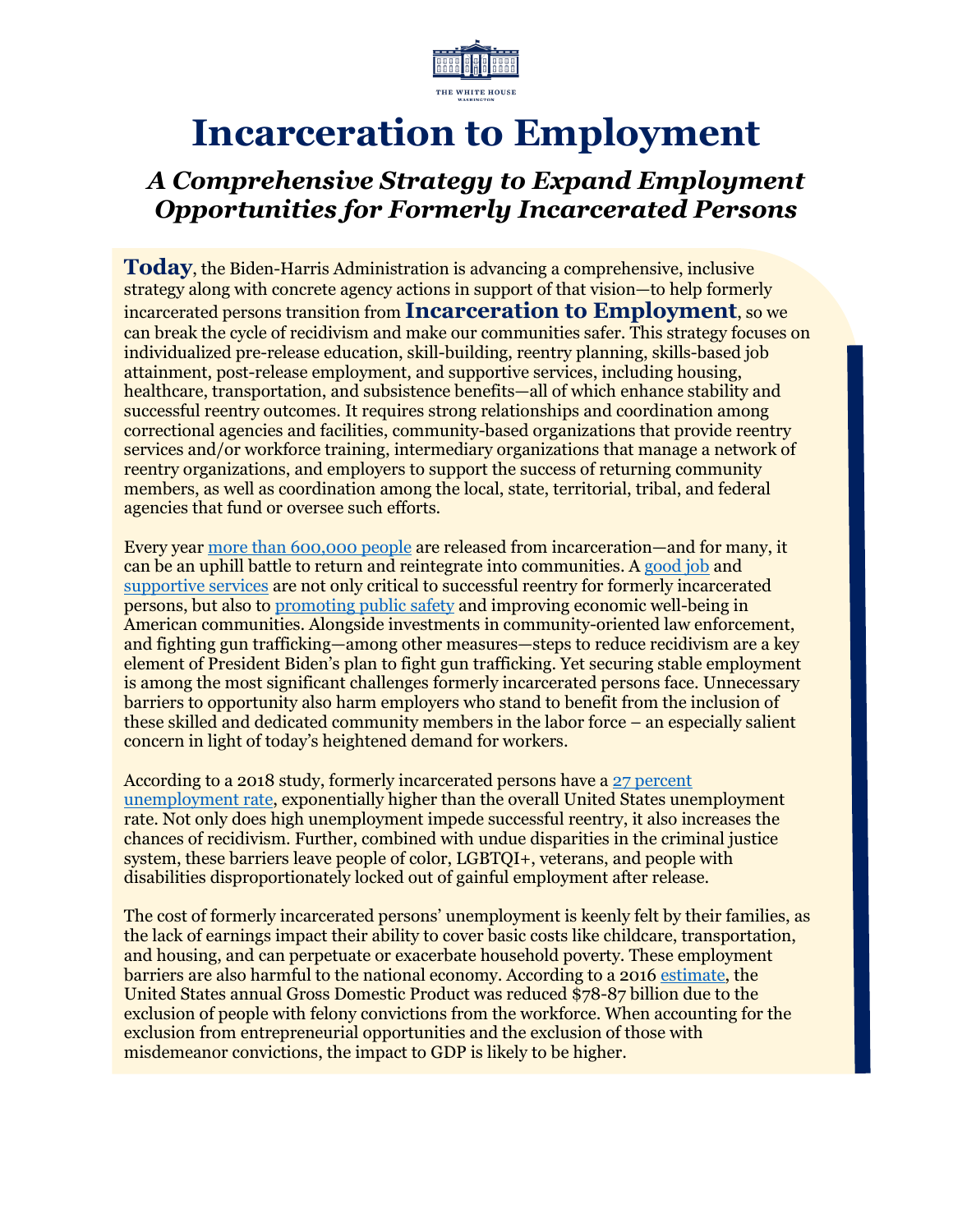

# **Incarceration to Employment**

#### *A Comprehensive Strategy to Expand Employment Opportunities for Formerly Incarcerated Persons*

Currently, employment supports and services for formerly incarcerated persons consist of a patchwork of local, state, and federal government efforts, often bolstered by reentry organizations, private employers and philanthropies. While there are [promising state and](https://www.dol.gov/sites/dolgov/files/OASP/legacy/files/LEAP-Final-Report.pdf)  [local models across the country](https://www.dol.gov/sites/dolgov/files/OASP/legacy/files/LEAP-Final-Report.pdf) that incorporate skill-building and reentry planning during incarceration, comprehensive and inclusive approach is necessary across the country. Providing a continuum of training and services during incarceration, followed by a smooth transition to stable employment upon release and continuing support with individualized reentry services, improves outcomes for formerly incarcerated persons, their communities, and our nation as a whole.

To date, [federal efforts to "ban the box"](https://www.congress.gov/116/plaws/publ92/PLAW-116publ92.pdf) have represented one of the most significant federal policies to encourage employment for formerly incarcerated persons. In 2015, the Obama-Biden Administration launched the [Fair Chance Business Pledge,](https://obamawhitehouse.archives.gov/the-press-office/2015/11/02/fact-sheet-president-obama-announces-new-actions-promote-rehabilitation) a call to action to private employers to enact ban the box policies, and directed the Office of Personnel Management (OPM) to consider modifying its rules to limit criminal background questions on federal job applications until after a conditional offer of employment has been extended (i.e., "ban the box"). OPM issued proposed "ban the box" regulations in May 2016, and final regulations in December 2016 and applied to federal agencies. The bipartisan Fair Chance to Compete for Jobs Act of 2019's made "ban the box" law across all branches of government as well as federal contractors by prohibiting inquiry into arrest and conviction history until a conditional job offer is extended. In his June 2021 Comprehensive Gun Crime Reduction Strategy, President Biden directed OPM to fully implement the Fair Chance Act's "ban the box" policy, underscoring his belief that good, stable jobs promote public safety. OPM published [proposed](https://www.federalregister.gov/public-inspection/current)  [regulations,](https://www.federalregister.gov/public-inspection/current) that, once implemented, will delay inquiries into an applicant's criminal history until a conditional offer has been made and expand the number and types of federal jobs covered by the policy. He also directed OPM to evaluate actions the federal government could take to remove barriers to and expand opportunities in federal employment for formerly incarcerated persons, work that is underway.

While "ban the box" policies are critical, these policies alone are insufficient. Reentry requires a broader, holistic approach to fair chance and equitable hiring practices. Recognizing this, in his July 2021 [Executive Order on Advancing Diversity, Equity, Inclusion, and Accessibility,](https://www.whitehouse.gov/briefing-room/presidential-actions/2021/06/25/executive-order-on-diversity-equity-inclusion-and-accessibility-in-the-federal-workforce/) President Biden made equity in federal hiring a priority, including by expanding federal employment opportunities for formerly incarcerated persons. The President has also called upon employers to leverage federal tax credits to incentivize hiring of formerly incarcerated persons. For example, the Work Opportunity Tax Credit (WOTC) allows employers to receive [federal tax credits](https://www.irs.gov/businesses/small-businesses-self-employed/work-opportunity-tax-credit) of up to \$2,400 against federal income taxes for hiring a person within one year of their conviction or release from prison for a felony offense. Similarly, the [Federal](https://bonds4jobs.com/) [Bonding Program](https://bonds4jobs.com/) provides employers with \$5,000 worth of coverage per employee to businesses that hire formerly incarcerated persons.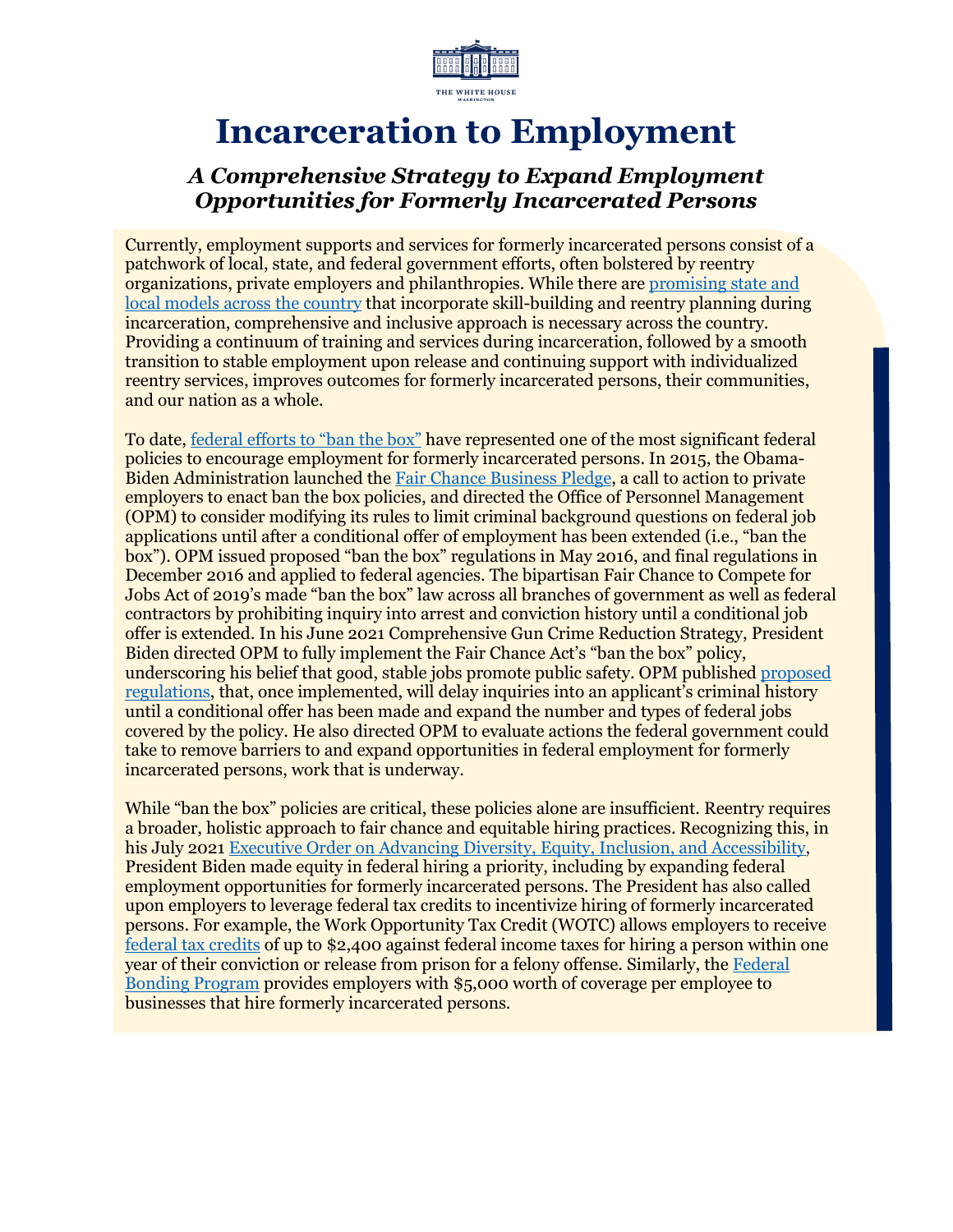

Today the Administration is advancing a holistic, integrated **Incarceration to Employment** strategy to expand hiring and advancement opportunities for formerly incarcerated persons, and calling on state and local governments, employers, philanthropies, and communities to advance this strategy. The federal government is leading by example, announcing today a first-of-its-kind collaboration between the Department of Justice and the Department of Labor that leverages the expertise of both agencies and begins by investing \$145 million in Fiscal Years 2022 and 2023 to provide job training at selected Bureau of Prisons locations and intensive individualized reentry support, along with a host of other agency administrative actions to support employment for formerly incarcerated persons.

*Click [here](https://www.whitehouse.gov/briefing-room/statements-releases/2022/04/26/fact-sheet-biden-harris-administration-expands-second-chance-opportunities-for-formerly-incarcerated-persons/) to see a fact sheet summarizing these announcements.*

*Supporting Incarceration to Employment requires comprehensive, personalized, and evidence-based services to help incarcerated and formerly incarcerated persons receive the training and support they need to attain stable, quality employment upon release.*

## **Pre-Release:**

**Training and Education:** In order to enhance and strengthen employment opportunities and outcomes for people returning from incarceration, they should have access to and be able to participate in highquality educational, job training, and skill-building opportunities during their terms of incarceration. Individuals should have the opportunity to learn the skills required for in-demand jobs that they can fill quickly upon reentry into society. Training and education should also include fundamental skills necessary in virtually all occupations, such as literacy, numeracy, and digital literacy.

#### *Learn more:*

*[Second Chance Pell](https://www.ed.gov/news/press-releases/us-department-education-announces-expansion-second-chance-pell-program-and-actions-help-incarcerated-individuals-resume-educational-journeys-and-reduce-recidivism) │[Pathway Home](https://www.dol.gov/sites/dolgov/files/ETA/grants/pdfs/FOA-ETA-22-04%20.pdf)│[Growth Opportunities](https://www.dol.gov/sites/dolgov/files/ETA/grants/pdfs/FOA-ETA-22-03_.pdf) │ [National Reentry Resource Center](https://niccc.nationalreentryresourcecenter.org/)*

**Reentry Planning:** Successful reentry requires comprehensive, individualized planning well in advance of release to ensure that the critical needs of the individual will be properly addressed upon reentry. Designing an individualized reentry plan should begin as soon as an individual is incarcerated, but no later than 18 months prior to release for those serving longer sentences. [Correctional agencies](https://www.ojp.gov/ncjrs/virtual-library/abstracts/changing-systems-changing-behavior-five-ways-corrections-agencies) and facilities should collaborate with reentry organizations and local, state, territorial, tribal, and federal government agencies as applicable to develop these personalized reentry plans, in coordination with incarcerated persons.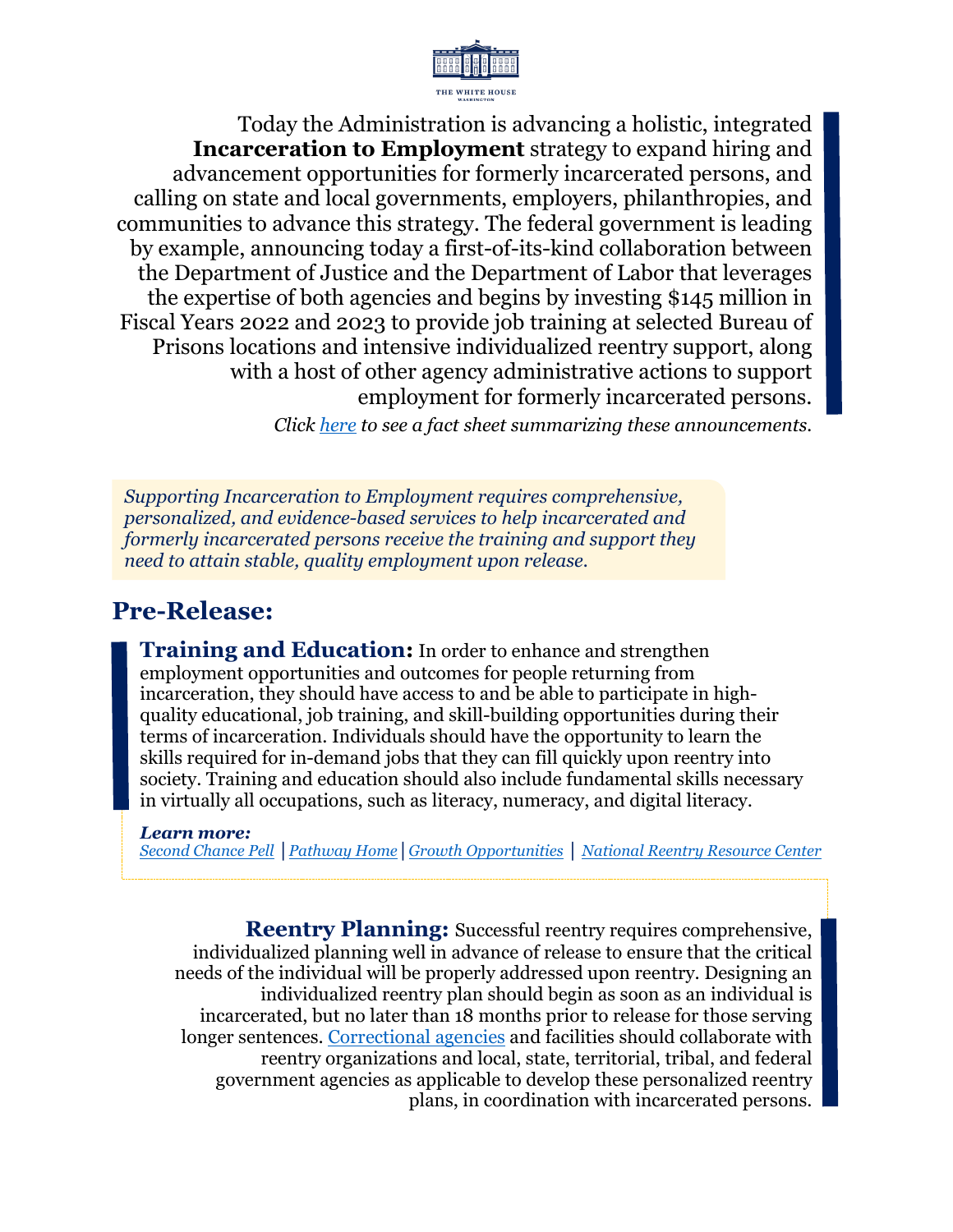

These plans should address each person's reentry needs, including [housing](https://www.hud.gov/reentry)  [and homelessness risk;](https://www.hud.gov/reentry) healthcare, including [behavioral health,](https://nationalreentryresourcecenter.org/resources/critical-connections) trauma support, and cognitive behavioral therapy needs; transportation; screening, application and enrollment in all applicable federal and state benefits, including Medicaid, SSI/SSDI, and [veterans'](https://benefits.va.gov/PERSONA/veteran-incarcerated.asp) benefits; access to government identification; education; and career counseling, [mentoring,](https://bja.ojp.gov/library/publications/mentoring-component-reentry-practical-considerations-field) job search assistance, and support while on the s in initial job. Individuals reentering society after incarceration should also have access to ["know your rights"](https://www.usich.gov/resources/uploads/asset_library/REENTRY_MYTHBUSTERS.pdf) resources on [workplace rights and protections.](https://www.eeoc.gov/pre-employment-inquiries-and-arrest-conviction) Jails and prisons should host job fairs onsite and establish one-stop reentry centers, such as the ones modeled by [American Job Centers within jails and prisons](https://www.dol.gov/sites/dolgov/files/OASP/evaluation/pdf/Providing-Services-in-a-Jail-Based-American-Job-Center%20(1).pdf) to connect soon-tobe or recently released persons with local employers, reentry service providers, and government agencies. Meeting these immediate needs will prepare returning community members to succeed.

### **Post-Release:**

**Job Search Support:** Local reentry and workforce organizations and state and [local](https://nationalreentryresourcecenter.org/resources/toolkits/reentry) government agencies should assist formerly incarcerated persons with all aspects of the [job search](https://nationalreentryresourcecenter.org/events/best-and-promising-practices-integrating-reentry-and-employment-interventions) experience, including: writing resumes, conducting job searches, counseling on career options, completing applications, and preparing for interviews. These organizations can also assist with other work readiness components, such as digital and financial literacy, skill-based [training](https://nationalreentryresourcecenter.org/resources/evidenced-based-workforce-training-series) opportunities, or entrepreneurship training. Local reentry and workforce organizations can also serve as a central hub for both employers seeking talent and formerly incarcerated persons seeking jobs – helping to matchmake opportunities with candidates.

*Learn more: [National Reentry Resource Center](https://nationalreentryresourcecenter.org/resources/removing-structural-barriers-employment-playbook-every-state)*

**Employer Demand:** Formerly incarcerated persons are an underutilized talent pool despite employers [attesting](https://www.prisonpolicy.org/reports/outofwork.html) that formerly incarcerated persons are often some of their best and most dedicated employees. Employers should do their part to combat the stigma often associated with employing the formerly incarcerated by actively seeking to recruit, interview, and hire qualified people with arrest or conviction records into appropriate positions. Employers should implement [federal,](https://www.eeoc.gov/laws/guidance/arrest-and-conviction-records-employment-brochure) state, and local government guidance and other inclusive approaches to ensure that their recruiting, hiring, onboarding, and retention [policies](https://www.ojp.gov/pdffiles1/nij/302188.pdf) do not exclude returning community members, knowingly or unknowingly. Further, employers should ensure their policies provide formerly incarcerated persons a fair chance at quality jobs where they can bring their skills, persistence, and dedication to inclusive work environments.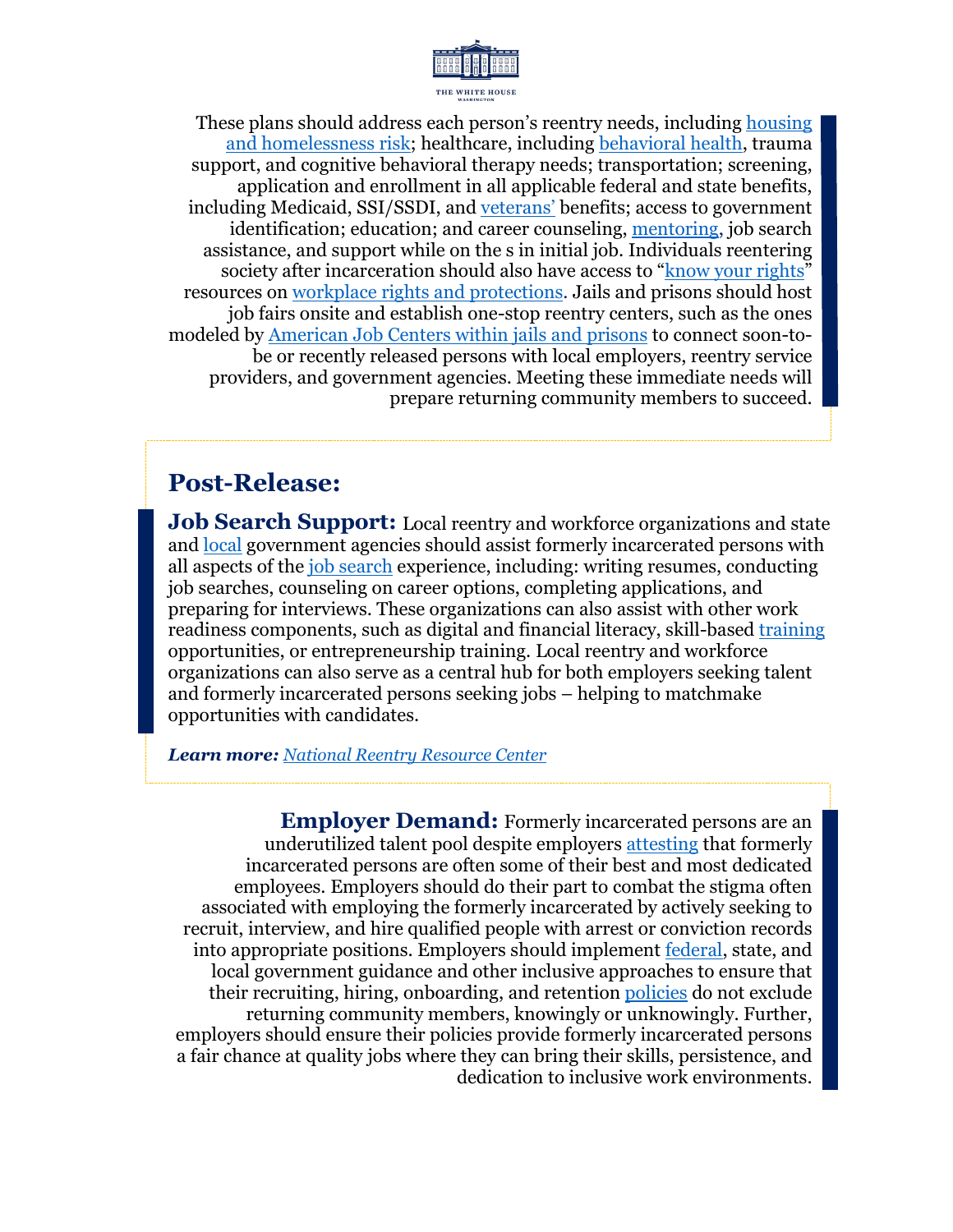

*Critical approaches to effectively employ for formerly incarcerated persons include:* 

- $\checkmark$  **Fully implementing "ban the box"** policies with other strategies, including training interviewers, supervisors, and hiring officials on how to mitigate bias in the application, interview, and hiring phases. "Ban the box" strategies alone do not guarantee that people receive a fair chance at employment.
- $\checkmark$  **Training hiring managers**, supervisors, and human resources personnel to understand the unique strengths and needs of formerly incarcerated persons to empower their on-the-job success.
- $\checkmark$  **[Providing pathways](https://www.dol.gov/agencies/eta/reentry/about)** into long-term employment by establishing paid internships, temporary/seasonal employment, fellowships, and apprenticeships for formerly incarcerated persons, and opening and proactively recruiting such jobseekers into these talent pipelines.
- **[Establishing partnerships](https://www.dol.gov/agencies/eta/reentry)** with and [investing in local reentry and](https://reo.workforcegps.org/)  [workforce organizations](https://reo.workforcegps.org/) that can help to identify, recruit, and empower this pool of workers through the job search and hiring process.
- **Specifying openness to qualified candidates** with arrest or conviction records in job listings, and ensuring that any exclusions based on arrest or conviction records are [related to the position in](https://www.eeoc.gov/laws/guidance/questions-and-answers-about-eeocs-enforcement-guidance-consideration-arrest-and)  [question and necessary for the business.](https://www.eeoc.gov/laws/guidance/questions-and-answers-about-eeocs-enforcement-guidance-consideration-arrest-and)
- **Capitalizing on the [Work Opportunity Tax Credit](https://www.irs.gov/businesses/small-businesses-self-employed/work-opportunity-tax-credit)** of up to \$2,400 for each employee hired within one year of being convicted of a felony or being released from serving a prison term for a felony.
- **Leveraging the [no-cost, \\$0 deductible federal bonding](https://bonds4jobs.com/our-services/employers)  [program that provides \\$5,000 worth of coverage](https://bonds4jobs.com/our-services/employers)** for any employee dishonesty committed during the first six months of employment for part-time or full-time employees.

**Unions and Registered Apprenticeships:** Membership in a union or trade association opens doors to opportunities for high-quality employment in highdemand industries for formerly incarcerated persons. Unions and trade associations have led the way in designing training and apprenticeship programs and forging relationships with employers to ensure their trainees and apprentices attain good jobs and succeed. Unions and trade associations can and should partner with local correctional facilities to provide in-demand training, pre-apprenticeships, and [registered apprenticeships.](https://www.apprenticeship.gov/) They can and should also examine their membership criteria to reduce or remove any unnecessary barriers to formerly incarcerated persons who seek to join their ranks.